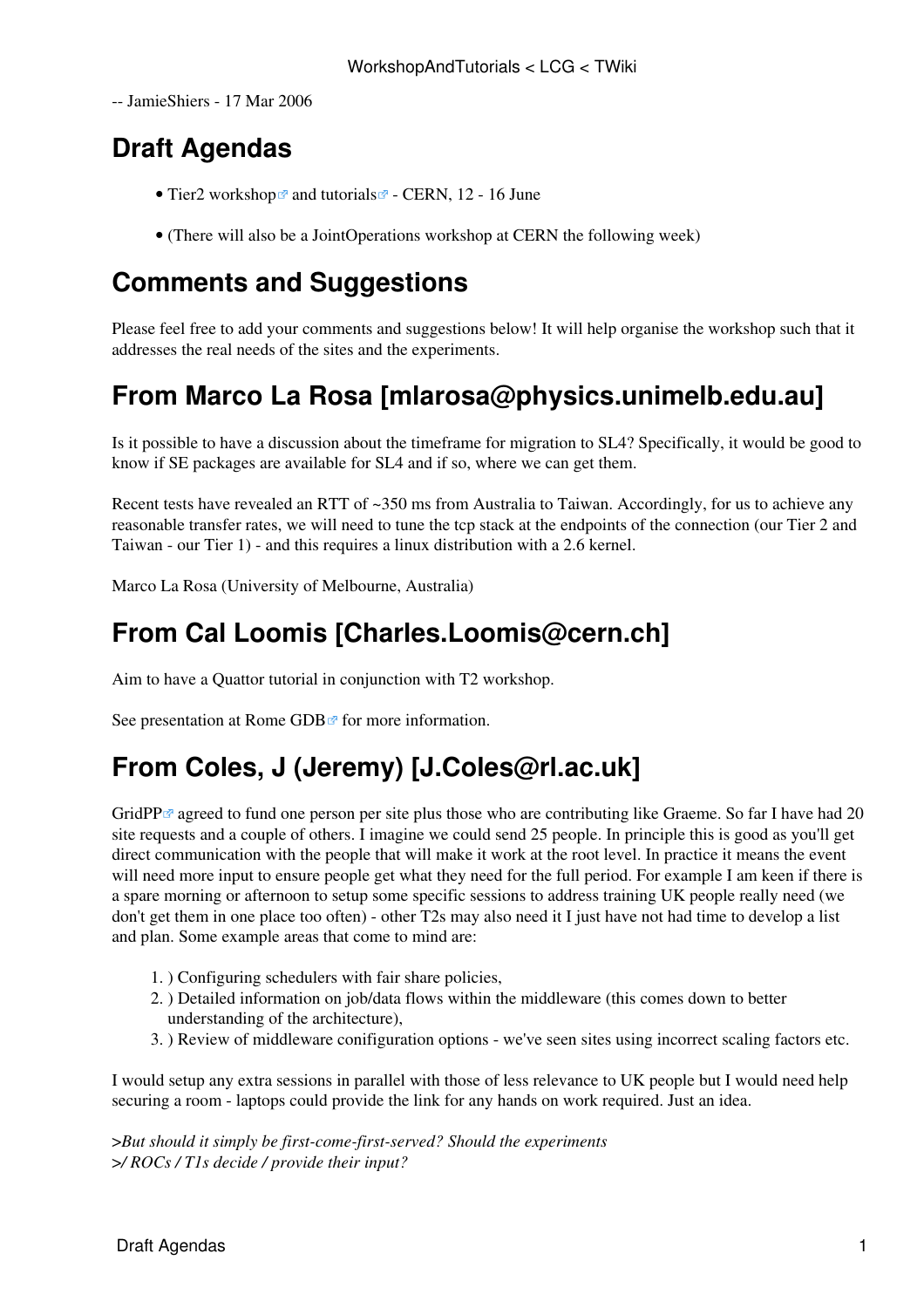#### WorkshopAndTutorials < LCG < TWiki

We see this as important as there are not many occasions to get the experiment representatives and sysadmins in one place. Cascading the knowledge is less effective which is why we are encouraging people to go. I doubt other countries will send so many but there needs to be some capping process in place. Either this is done in proportion to resources that are/will be provided by a given site or country, or a flat quota which will discriminate more! If there is a flat quota then the Tier-1/local organisation will have to select. First-come-first-served may bias attendane from countries like the UK which are already organised! I can give you a full list of names today. If I had to decide I would try to get those unable to attend the LCG session to go to the operations workshop the week after! Personally I think the event should be open, but unless you have a registration procedure you will not know how many people are likely to come. Perhaps the question should be asked at the GDB next week and countries should come prepared to answer.

On the experiment side it would be useful to have the people who actually submit the jobs and experience problems with/at the sites present, not just someone who can talk at the generalist level. We do need the higher and broader view represented and explained, but experience from [GridPP](http://www.gridpp.ac.uk) $\sigma$  meetings is that sysadmins will pay more attention to technical discussions that are of direct concern to them. Thus having people from all sides present who can talk at the technical level and understands sysadmin issues would produce more useful discussion and output!

I will put together more ideas for some of the possbile parallel sessions if you think this might work. Having just looked at the tutorials page it looks like there is still space for ideas in the main program anyway. What happens in the experiment session though? Experiment software is supposed to be installed by the sgm for the VO so I'm curious about what will fall into these sessions.

Regards, Jeremy

#### **From Graeme Stewart [g.stewart@physics.gla.ac.uk]**

I was musing over the T2 workshop looking at the WLCG services and tutorial sections, and thinking about contributions that the UKI ROC could make. I make these suggestions without any idea of what the other ROCs have been doing; I'm sure you both have a better overview and I won't be offended if you turn these down!

(Oh, Jeremy might have suggestions on the operational front - I don't know, but I see Jeff's chairing that session.)

So, areas where we are well advanced:

Storage: every UK T2 has an SRM. The split ended up ~1/3 dCache and ~2/3 DPM. This offers the possibility of something in the LCG services discussion: SRM in general? DPM specifically (me) or dCache specifically (Greig). But... it's possible that it would be better to have one of the SRM developers give an overview of the storage systems (Patrick, Jean-Philippe?) and for us to collaborate/ contribute to a storage tutorial on the Thursday or Friday.

Data management: As you know the UK has done a lot in testing T1<->T2 file transfers. This is, of course, intimately related to storage and indeed the client setup for T2s and data management is pretty much a no-brainer these days (and especially if we realise our goal of FTS clients using the [BDII\)](https://twiki.cern.ch/twiki/bin/view/EGEE/BDII). We do have a quite nice script for doing T2 data transfers, which should probably be publicised more widely. Shaking out all the problems with networks, FTS and storage is a lot of work and a review of our experiences here might be useful. The main thing for T2s (once they've ripped out that last piece of 100Mb cable) is that it's tricky to optimise is T2 storage write rates. We now seem to have a good understanding of the issues. There's scope for an overview of FTS, as well as a tutorial on using it. Of course, you have Gavin and Paolo to hand.

That's all I can think of right now - let us know how we can help!